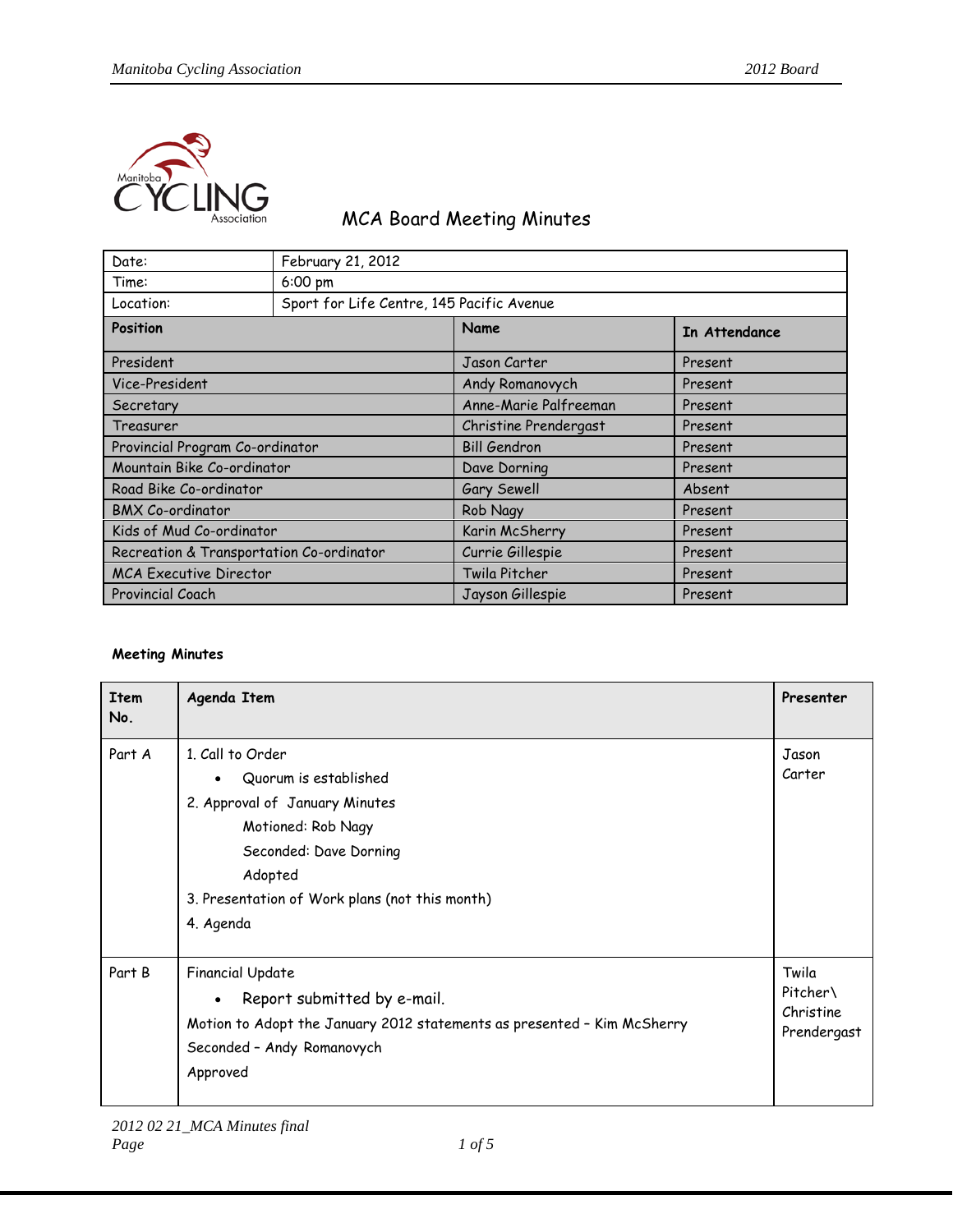|        | NSTF Application-info                                                                                                                                                                                                                                                                                 | Jason             |
|--------|-------------------------------------------------------------------------------------------------------------------------------------------------------------------------------------------------------------------------------------------------------------------------------------------------------|-------------------|
|        | National Sports Trust Fund                                                                                                                                                                                                                                                                            | Carter            |
|        | Considering making an application for equipment transportation program<br>$\bullet$                                                                                                                                                                                                                   |                   |
|        | Meeting with Sports Manitoba People to discuss                                                                                                                                                                                                                                                        |                   |
|        | CCA Insurance - Update                                                                                                                                                                                                                                                                                | Jason             |
|        | Going from Jones Brown to March Canada                                                                                                                                                                                                                                                                | Carter            |
|        | In negotiation for race and event coverage and Directors and officers<br>coverage.                                                                                                                                                                                                                    |                   |
|        | Should consider rolling-out to Clubs. Recommended by CCA.                                                                                                                                                                                                                                             |                   |
|        | Taking over under same rules as for Jones Brown.                                                                                                                                                                                                                                                      |                   |
|        | Event insurance - Day licenses are an issue                                                                                                                                                                                                                                                           |                   |
| Part C | Major BOD Decision Items                                                                                                                                                                                                                                                                              |                   |
|        | 1.0: 2012 Race calendar - Amendment for ITT                                                                                                                                                                                                                                                           | Jason             |
|        | Motion to amend to the 2012 Race Calendar by moving the June 27 ITT to June 13 <sup>th</sup> ,<br>2012                                                                                                                                                                                                | Carter            |
|        | Motion to adopt: Bill Gendron                                                                                                                                                                                                                                                                         |                   |
|        | Seconded: Christine Pendergast                                                                                                                                                                                                                                                                        |                   |
|        | Carried                                                                                                                                                                                                                                                                                               |                   |
|        |                                                                                                                                                                                                                                                                                                       |                   |
|        | 2.0: Governance Model for NPOs                                                                                                                                                                                                                                                                        | Jason             |
|        | Presentation submitted.                                                                                                                                                                                                                                                                               | Carter            |
|        | 3.0: Race Calendar-Authority for Urgent Changes                                                                                                                                                                                                                                                       | Jason             |
|        | This motion is to approve the creation of a technical committee to oversee minor<br>changes to the 2012 Race Calendar.                                                                                                                                                                                | Carter            |
|        | Proposal presented and amended.                                                                                                                                                                                                                                                                       |                   |
|        | Amendments are:                                                                                                                                                                                                                                                                                       |                   |
|        | Addition of the event Chief Commissaire and MCA executive director to the<br>committee membership.                                                                                                                                                                                                    |                   |
|        | The MCA Board will be notified by e-mail of changes (as a courtesy)                                                                                                                                                                                                                                   |                   |
|        | Motion to approve: Andy Romanovych<br>Seconded: Christine Pendergast<br>carried                                                                                                                                                                                                                       |                   |
|        | 4.0: Long Term Athlete Development (LTAD)<br>Action item: Jason C, Karin, Jayson G, Twilla, Dave Dorning will get together to<br>have an initial meeting and draw up a draft diagram that will place what we are<br>presently doing in the LTAD model. The meeting will be held before the next board | Karin<br>McSherry |
|        | meeting. Jason Carter.                                                                                                                                                                                                                                                                                |                   |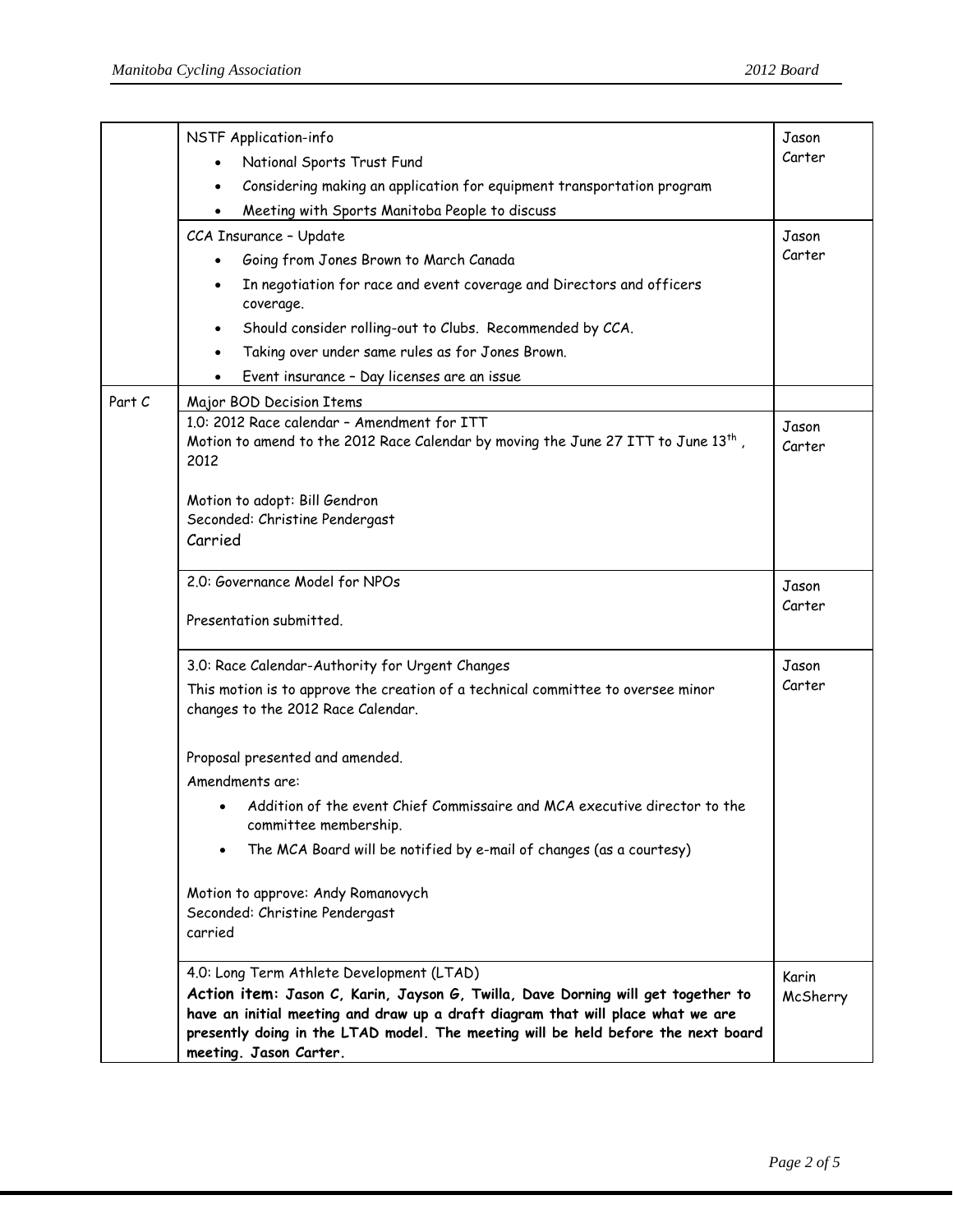| Part E | Reports<br>President verbal report submitted<br>$\bullet$<br>Executive Director report submitted<br>$\bullet$<br>VP report submitted<br>$\bullet$<br>Recreation & Transportation report submitted<br>$\bullet$<br>Provincial Program verbal report submitted<br>$\bullet$<br>BMX report submitted<br>$\bullet$<br>Mountain Bike report submitted<br>$\bullet$<br>Road report not submitted<br>$\bullet$<br>Provincial Coach verbal submitted report<br>$\bullet$<br>KOM verbal report submitted<br>$\bullet$ | All                      |
|--------|--------------------------------------------------------------------------------------------------------------------------------------------------------------------------------------------------------------------------------------------------------------------------------------------------------------------------------------------------------------------------------------------------------------------------------------------------------------------------------------------------------------|--------------------------|
|        | Action Items (old business)                                                                                                                                                                                                                                                                                                                                                                                                                                                                                  | Anne-Marie<br>Palfreeman |
|        | Next Meeting -                                                                                                                                                                                                                                                                                                                                                                                                                                                                                               | Jason                    |
|        | March 20th, 2012                                                                                                                                                                                                                                                                                                                                                                                                                                                                                             | Carter                   |
|        | Adjourn                                                                                                                                                                                                                                                                                                                                                                                                                                                                                                      |                          |
|        | Motion - Bill Gendron                                                                                                                                                                                                                                                                                                                                                                                                                                                                                        |                          |
|        | Seconded - Dave Dorning                                                                                                                                                                                                                                                                                                                                                                                                                                                                                      |                          |
|        | Carried.                                                                                                                                                                                                                                                                                                                                                                                                                                                                                                     |                          |

## **Action Items**

| <b>Item</b><br>No. | Mtg<br>Date        | <b>Action Item</b>                                                                                                                                                                                                                                                                                                                                                                                                                                                                                                                                                                                                                                                                                                                                                                             | Assigned To | <b>Target Date</b> |
|--------------------|--------------------|------------------------------------------------------------------------------------------------------------------------------------------------------------------------------------------------------------------------------------------------------------------------------------------------------------------------------------------------------------------------------------------------------------------------------------------------------------------------------------------------------------------------------------------------------------------------------------------------------------------------------------------------------------------------------------------------------------------------------------------------------------------------------------------------|-------------|--------------------|
| $\mathbf{1}$       | May<br>16,<br>2011 | Club Incentives<br>Develop a more concrete plan to incentivize the Clubs to providing<br>races and officials to train<br>06.13 No further update<br>07.20 No further update<br>08.24 No further update<br>09.28 The development policy will cover up some. No other update.<br>Will draft something for next meeting.<br>10.19 Town Hall feedback should be incorporated into this.<br>Suggestion that the number of races one club can organize be<br>capped; clubs without an official provide an assistant to work with<br>the official. The strategy for discussion at the next board meeting<br>for endorsement and then distribution through the committees for<br>feedback.<br>11.09 Defer to the new Board.<br>12.05 Carry-over to next meeting<br>21.02.12 Carry-over to next meeting | Gary Sewell | June 13/11         |